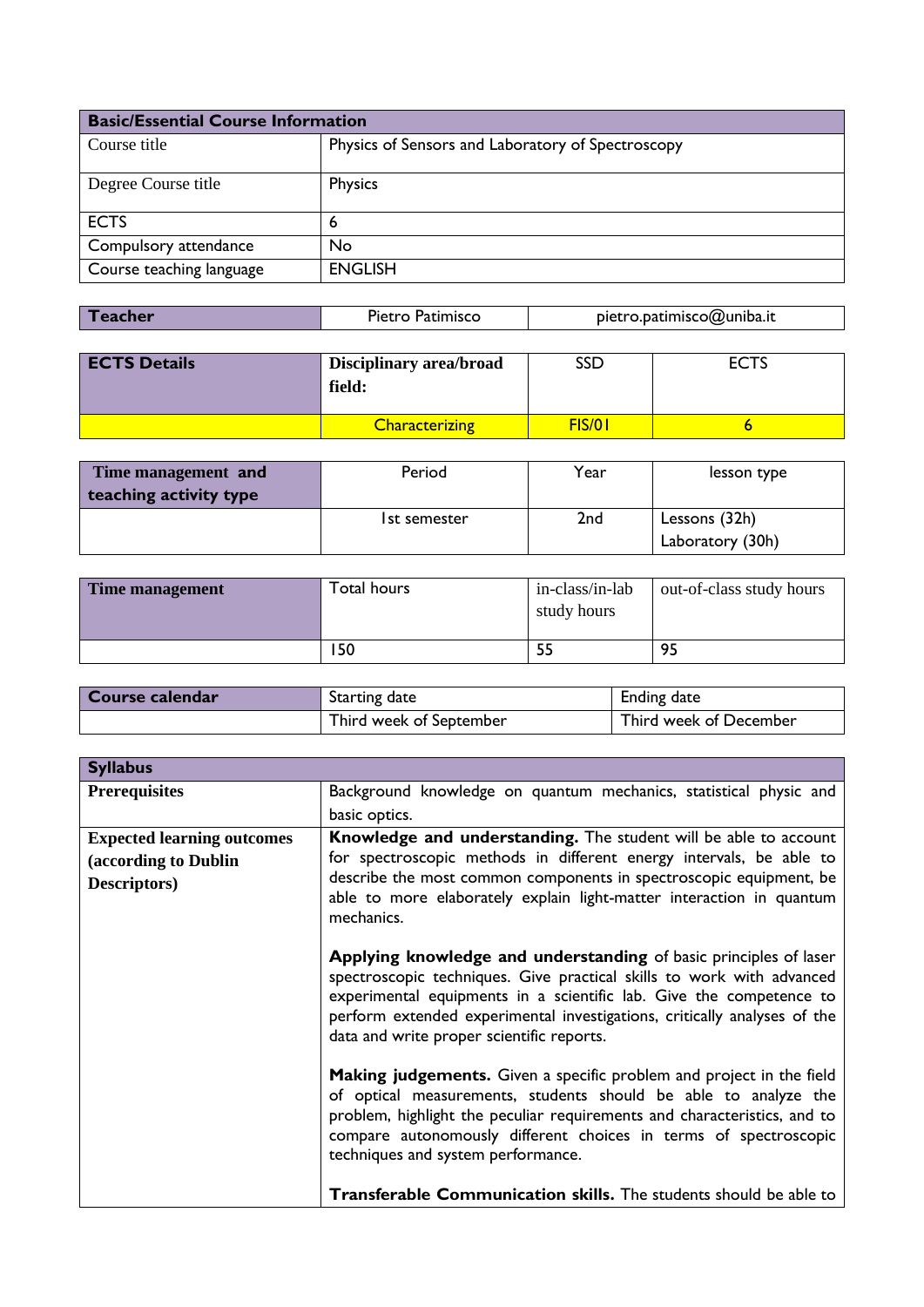|                         | assess which spectroscopic methods, be able to assess magnitudes for<br>many physical phenomena, be able to work practically with optical<br>components and lasers. The student will be able to access the state-of-<br>the-art scientific literature of the reference topics, in terms of<br>understanding the employed experimental methodologies and the<br>related scientific results.<br>Lifelong learning skills. The students will increase experience to<br>work in a small group for a joint aim, will increased ability to present<br>project that they have carried out in the form of a scientific paper, and<br>will look after and integrate knowledge from English reference literature.                                                                                                                                                                                                                     |
|-------------------------|-----------------------------------------------------------------------------------------------------------------------------------------------------------------------------------------------------------------------------------------------------------------------------------------------------------------------------------------------------------------------------------------------------------------------------------------------------------------------------------------------------------------------------------------------------------------------------------------------------------------------------------------------------------------------------------------------------------------------------------------------------------------------------------------------------------------------------------------------------------------------------------------------------------------------------|
|                         |                                                                                                                                                                                                                                                                                                                                                                                                                                                                                                                                                                                                                                                                                                                                                                                                                                                                                                                             |
| Course contents summary | Absorption and Emission of Light. Widths and Profiles of Spectral Lines.<br>Spectroscopic Instrumentations. Doppler-Limited Absorption Laser<br>Spectroscopic Techniques. Physics of Sensors. How to Prepare a<br>Scientific Paper. Laboratory Activities.                                                                                                                                                                                                                                                                                                                                                                                                                                                                                                                                                                                                                                                                  |
| detailed syllabus       | Absorption and Emission of Light. Discrete and Continuous<br>Absorption and Emission Spectra. Transition Probabilities. Lifetimes.<br>Spontaneous and Radiationless Transitions. Semiclassical Description.<br>Basic Equations. Weak-Field Approximation. Transition Probabilities<br>with Broad-band Excitation. Phenomenological Inclusion of Decay<br>Phenomena. Problems.                                                                                                                                                                                                                                                                                                                                                                                                                                                                                                                                               |
|                         | Widths and Profiles of Spectral Lines. Natural Linewidth.<br>Lorentzian Line Profile of the Emitted Radiation. Relation between<br>Linewidth and Lifetime. Natural Linewidth of Absorbing Transitions.<br>Collision Broadening of<br>Width.<br>Spectral<br>Doppler<br>Lines.<br>Phenomenological Description. Theoretical Treatment of Anelastic<br>Collisions. Saturation Broadening. Problems.                                                                                                                                                                                                                                                                                                                                                                                                                                                                                                                            |
|                         | <b>Spectroscopic</b><br>Instrumentations.<br>Spectrographs<br>and<br>Monochromators. Figures of Merit. Speed of Spectrometer. Spectral<br>Transmission. Spectral Resolving Power. Free Spectral Range. Prims<br>Spectrometer. Grating Spectrometer. Interferometers. Basic Concepts.<br>Michelson Interferometer. Mach-Zehnder Interferometer. Multiple-Beam<br>Interference. Fabry-Perot Interferometer. Multilayer Dielectric Coatings.<br>Problems.                                                                                                                                                                                                                                                                                                                                                                                                                                                                      |
|                         | Doppler-Limited Absorption Laser Spectroscopic Techniques.<br>Advantages of Laser Spectroscopy. Direct Absorption Spectroscopy.<br>Modulation Techniques. Amplitude Modulation. Wavelength Modulation.<br>Lock-in detection. Multipass Cell Absorption Spectroscopy. White<br>Multipass Cell. Herriott Multipass Cell. Cavity Enhanced Absorption<br>Spectroscopy. Longitudinal TEM00 cavity modes. Finesse and spectral<br>bandwidth. Mode matching of the laser beam to the cavity. Cavity Ring-<br>Down Absorption spectroscopy. Photoacoustic Spectroscopy. Light<br>absorption and heat generation. Sound wave generation and detection.<br>Quartz-enhanced photoacoustic spectroscopy. Quartz tuning forks:<br>flexural modes. Pressure influence on damping and natural frequencies.<br>Comparison of different gas detection techniques. Minimum absorption<br>coefficient. Normalized noise equivalent absorption. |
|                         | Physics of Sensors. Sensor Characteristics. Transfer Function and<br>Dynamic Range. Accuracy. Hysteresis. Saturation.<br>Repeatability.                                                                                                                                                                                                                                                                                                                                                                                                                                                                                                                                                                                                                                                                                                                                                                                     |